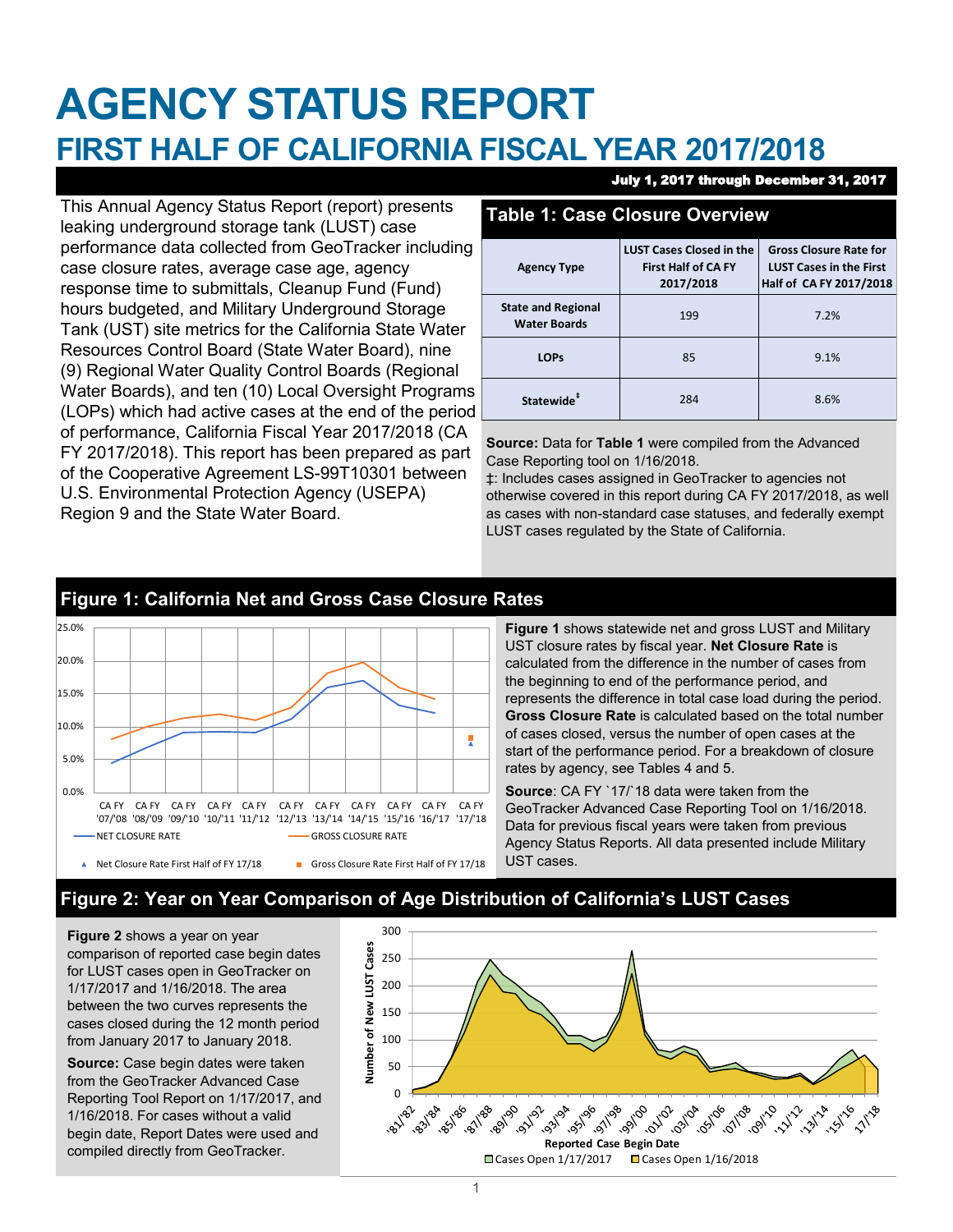Semi-Annual Report

| Table 2: Open Case Data for State and Regional Water Boards |                                                                                           |                                                                                                    |                                                                                 |                                                                                       |                                                                                |  |  |  |  |
|-------------------------------------------------------------|-------------------------------------------------------------------------------------------|----------------------------------------------------------------------------------------------------|---------------------------------------------------------------------------------|---------------------------------------------------------------------------------------|--------------------------------------------------------------------------------|--|--|--|--|
| <b>Agency</b>                                               | Number of Open<br><b>LUST and</b><br><b>Military UST</b><br><b>Cases on</b><br>12/31/2017 | Number of<br><b>Federally Exempt</b><br><b>LUST and MUST</b><br><b>Cases Open on</b><br>12/31/2017 | <b>Number of New</b><br>Releases in the<br><b>First Half of FY</b><br>2017/2018 | <b>Average Age of</b><br>Open LUST and<br><b>Military UST</b><br><b>Cases (Years)</b> | Percentage of<br><b>Open LUST Cases</b><br>with an Active<br><b>Fund Claim</b> |  |  |  |  |
| <b>Region 1</b>                                             | 180                                                                                       | $\overline{7}$                                                                                     | $\Omega$                                                                        | 22.3                                                                                  | 39.9%                                                                          |  |  |  |  |
| <b>Region 2</b>                                             | 367                                                                                       | 5                                                                                                  | 4                                                                               | 23.2                                                                                  | 31.9%                                                                          |  |  |  |  |
| <b>Region 3</b>                                             | 94                                                                                        | 2                                                                                                  | 1                                                                               | 22.7                                                                                  | 39.0%                                                                          |  |  |  |  |
| <b>Region 4</b>                                             | 734                                                                                       | 3                                                                                                  | 18                                                                              | 21.1                                                                                  | 27.9%                                                                          |  |  |  |  |
| <b>Region 5 (All)</b>                                       | 585                                                                                       | 15                                                                                                 | 7                                                                               | 21.3                                                                                  | 50.4%                                                                          |  |  |  |  |
| <b>Region 5F</b>                                            | 153                                                                                       | 3                                                                                                  | 4                                                                               | 20.0                                                                                  | 46.3%                                                                          |  |  |  |  |
| <b>Region 5R</b>                                            | 48                                                                                        | 1                                                                                                  | 3                                                                               | 16.4                                                                                  | 39.6%                                                                          |  |  |  |  |
| <b>Region 5S</b>                                            | 384                                                                                       | 11                                                                                                 | $\mathbf{0}$                                                                    | 22.5                                                                                  | 54.1%                                                                          |  |  |  |  |
| <b>Region 6 (All)</b>                                       | 110                                                                                       | 1                                                                                                  | 1                                                                               | 23.1                                                                                  | 30.5%                                                                          |  |  |  |  |
| <b>Region 6T</b>                                            | 59                                                                                        | 1                                                                                                  | 1                                                                               | 20.9                                                                                  | 30.5%                                                                          |  |  |  |  |
| <b>Region 6V</b>                                            | 51                                                                                        | $\Omega$                                                                                           | $\Omega$                                                                        | 25.6                                                                                  | N/A                                                                            |  |  |  |  |
| <b>Region 7</b>                                             | 93                                                                                        | $\mathbf 0$                                                                                        | $\Omega$                                                                        | 20.8                                                                                  | 43.7%                                                                          |  |  |  |  |
| <b>Region 8</b>                                             | 196                                                                                       | 0                                                                                                  | 0                                                                               | 23.6                                                                                  | 29.6%                                                                          |  |  |  |  |
| <b>Region 9</b>                                             | 206                                                                                       | 1                                                                                                  | $\mathbf{0}$                                                                    | 20.3                                                                                  | 37.1%                                                                          |  |  |  |  |
| <b>State Water Board</b>                                    | 26                                                                                        |                                                                                                    | $\Omega$                                                                        | 16.3                                                                                  | 3.8%                                                                           |  |  |  |  |
| <b>State and Regional</b><br><b>Water Boards</b>            | 2591                                                                                      | 34                                                                                                 | 31                                                                              | 21.8                                                                                  | 35.8%                                                                          |  |  |  |  |

# **Table 3: Open Case Data for LOPs**

| <b>Agency</b>        | <b>LUST Cases on</b><br>12/31/2017 | <b>Number of</b><br>Number of Open Federally Exempt<br><b>LUST and MUST</b><br>Cases Open on<br>12/31/2017 | <b>Number of New</b><br>Releases in the<br><b>First Half of FY</b><br>2017/2018 | <b>Average Age of</b><br><b>Open LUST Cases</b><br>(Years) | Percentage of<br><b>Open LUST Cases</b><br>with an Active<br><b>Fund Claim</b> |  |
|----------------------|------------------------------------|------------------------------------------------------------------------------------------------------------|---------------------------------------------------------------------------------|------------------------------------------------------------|--------------------------------------------------------------------------------|--|
| Alameda              | 156                                |                                                                                                            | 6                                                                               | 19.4                                                       | 32.7%                                                                          |  |
| Orange               | 137                                | $\Omega$                                                                                                   | $\Omega$                                                                        | 23.8                                                       | 29.9%                                                                          |  |
| <b>Sacramento</b>    | 92                                 | $\Omega$                                                                                                   | $\Omega$                                                                        | 19.6                                                       | 27.2%                                                                          |  |
| <b>San Diego</b>     | 98                                 | 0                                                                                                          |                                                                                 | 19.8                                                       | 34.7%                                                                          |  |
| <b>San Francisco</b> | 70                                 | 22                                                                                                         |                                                                                 | 13.5                                                       | 12.9%                                                                          |  |
| <b>San Mateo</b>     | 83                                 | 3                                                                                                          | 4                                                                               | 21.6                                                       | 31.3%                                                                          |  |
| Santa Barbara        | 42                                 | 0                                                                                                          | $\Omega$                                                                        | 23.0                                                       | 45.2%                                                                          |  |
| Santa Clara          | 79                                 | n                                                                                                          | n                                                                               | 25.8                                                       | 45.6%                                                                          |  |
| Solano               | 30                                 | ∩                                                                                                          |                                                                                 | 21.2                                                       | 40.0%                                                                          |  |
| Sonoma               | 72                                 | 0                                                                                                          | 0                                                                               | 22.7                                                       | 62.5%                                                                          |  |
| <b>All LOPS</b>      | 859                                | 32                                                                                                         | 13                                                                              | 21.0                                                       | 34.7%                                                                          |  |

**NOTE**: Military UST cases are not assigned to LOP agencies.

**Source:** All CA FY 2017/2018 case closure data in **Tables 2 and 3** were taken from the GeoTracker Advanced Case Reporting Tool, the USEPA Report, and the Active Claims List on 1/16/2018.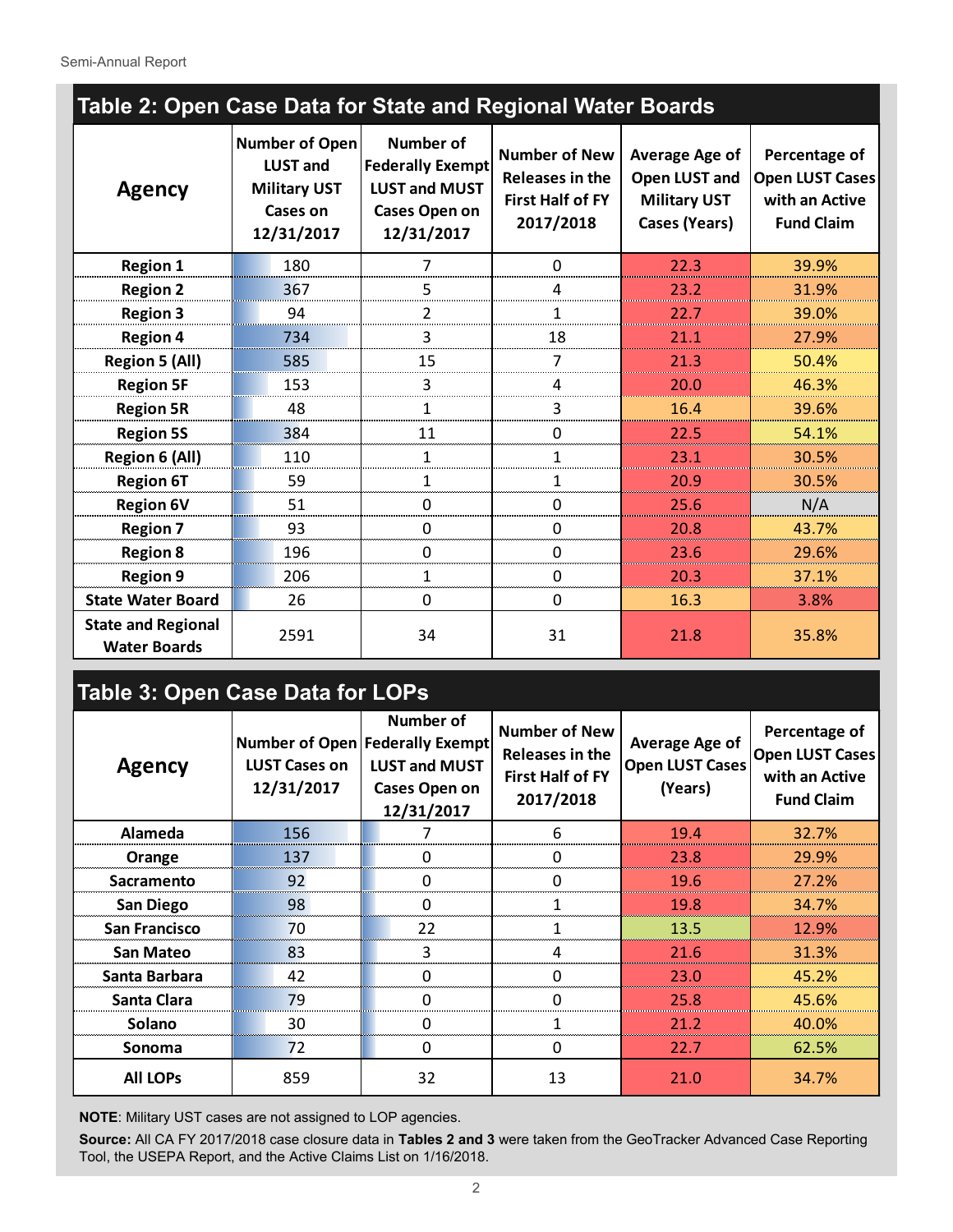**Tables 4** presents the number of LUST and Military USTs open at the beginning of the period of performance for the State and Regional Water Boards. Also presented are the number of cases closed during the fiscal year, the net and gross closure rates for the period of performance, a comparison to the 5-year average gross closure rate for each agency, and the average age of cases closed during the period. **Table 5** presents similar information for LUST cases overseen by LOPs.

**Net Closure Rate** is

calculated from the difference in the number of cases from the beginning to end of the performance period, and represents the difference in total case load during the period. **Gross Closure Rate** is calculated based on the

total number of cases closed, versus the number of open cases at the start of the performance period.

**Source:** All

CA FY 2017/2018 case closure data in **Tables 4 and 5** were compiled from the GeoTracker Advanced Case Reporting Tool on 1/16/2018. Historical closure rate data were compiled from previous Agency Status Reports.

| Table 4: Case Closure Data for State and Regional Water Boards |                                     |                                                                                                                                             |                             |                                                             |
|----------------------------------------------------------------|-------------------------------------|---------------------------------------------------------------------------------------------------------------------------------------------|-----------------------------|-------------------------------------------------------------|
|                                                                | Number of   Number of   Net Closure | <b>Gross</b><br>Open LUST Cases Closed Rate for the Closure Rate<br>المنافع والمنافر المتمر والمتمر والمستحيل والمستحدث والمستحدث والمستحدث | <b>Five Year</b><br>Average | Average Age of<br>Case at Time of<br><b>Closure for the</b> |

| <b>Agency</b>                                    | <b>Open LUST</b><br>and Military<br>7/1/2017 | in the First<br>UST Cases on Half of CA FY<br>2017/2018 | <b>First Half of</b><br><b>CAFY</b><br>2017/2018 | Cases Closed Rate for the Closure Rate<br>for the First<br><b>Half of CA FY</b><br>2017/2018 | Average<br><b>Gross</b><br>Annual<br><b>Closure Rate</b> | Closure for the<br><b>First Half of CA FY</b><br>2017/2018<br>(Years) |
|--------------------------------------------------|----------------------------------------------|---------------------------------------------------------|--------------------------------------------------|----------------------------------------------------------------------------------------------|----------------------------------------------------------|-----------------------------------------------------------------------|
| <b>Region 1</b>                                  | 191                                          | 11                                                      | 5.8%                                             | 5.8%                                                                                         | 16.3%                                                    | 21.3                                                                  |
| <b>Region 2</b>                                  | 382                                          | 22                                                      | 3.9%                                             | 5.8%                                                                                         | 12.1%                                                    | 23.0                                                                  |
| <b>Region 3</b>                                  | 110                                          | 17                                                      | 14.5%                                            | 15.5%                                                                                        | 18.7%                                                    | 20.5                                                                  |
| <b>Region 4</b>                                  | 791                                          | 63                                                      | 7.2%                                             | 8.0%                                                                                         | 12.6%                                                    | 16.2                                                                  |
| Region 5 (All)                                   | 627                                          | 50                                                      | 6.7%                                             | 8.0%                                                                                         | 13.8%                                                    | 18.6                                                                  |
| <b>Region 5F</b>                                 | 168                                          | 18                                                      | 8.9%                                             | 10.7%                                                                                        | 16.8%                                                    | 19.2                                                                  |
| <b>Region 5R</b>                                 | 53                                           | 8                                                       | 9.4%                                             | 15.1%                                                                                        | 21.8%                                                    | 15.8                                                                  |
| <b>Region 5S</b>                                 | 406                                          | 24                                                      | 5.4%                                             | 5.9%                                                                                         | 11.1%                                                    | 19.5                                                                  |
| Region 6 (All)                                   | 111                                          | $\overline{2}$                                          | 0.9%                                             | 1.8%                                                                                         | 16.3%                                                    | 12.3                                                                  |
| <b>Region 6T</b>                                 | 60                                           | $\overline{2}$                                          | 1.7%                                             | 3.3%                                                                                         | 22.9%                                                    | 12.1                                                                  |
| <b>Region 6V</b>                                 | 51                                           | 0                                                       | 0.0%                                             | 0.0%                                                                                         | 4.2%                                                     | 16.4                                                                  |
| <b>Region 7</b>                                  | 93                                           | $\mathbf{1}$                                            | 0.0%                                             | 1.1%                                                                                         | 9.7%                                                     | 22.9                                                                  |
| <b>Region 8</b>                                  | 204                                          | 8                                                       | 3.9%                                             | 3.9%                                                                                         | 9.0%                                                     | 17.1                                                                  |
| <b>Region 9</b>                                  | 222                                          | 16                                                      | 7.2%                                             | 7.2%                                                                                         | 11.9%                                                    | 20.8                                                                  |
| <b>State Water Board</b>                         | 35                                           | 9                                                       | 25.7%                                            | 25.7%                                                                                        | 33.2%                                                    | 18.2                                                                  |
| <b>State and Regional</b><br><b>Water Boards</b> | 2766                                         | 199                                                     | 6.3%                                             | 7.2%                                                                                         | 13.8%                                                    | 18.3                                                                  |

# **Table 5: Case Closure Data for LOPs**

| <b>Agency</b>    | Number of<br>Open LUST<br>Cases on<br>7/1/2017 | Number of<br><b>Cases Closed</b><br>in the First<br>Half of CA FY<br>2017/2018 | <b>Net Closure</b><br>Rate for the<br><b>First Half of</b><br><b>CAFY</b><br>2017/2018 | Gross<br><b>Closure Rate</b><br>for the First<br>Half of CA FY<br>2017/2018 | <b>Five Year</b><br>Average<br>Gross<br>Annual<br><b>Closure Rate</b> | Average Age of<br>Case at Time of<br>Closure for the<br><b>First Half of CA FY</b><br>2017/2018<br>(Years) |
|------------------|------------------------------------------------|--------------------------------------------------------------------------------|----------------------------------------------------------------------------------------|-----------------------------------------------------------------------------|-----------------------------------------------------------------------|------------------------------------------------------------------------------------------------------------|
| Alameda          | 158                                            | 4                                                                              | 1.3%                                                                                   | 2.5%                                                                        | 16.2%                                                                 | 18.9                                                                                                       |
| Orange           | 148                                            | 12                                                                             | 7.4%                                                                                   | 8.1%                                                                        | 14.6%                                                                 | 23.1                                                                                                       |
| Sacramento       | 100                                            | 8                                                                              | 8.0%                                                                                   | 8.0%                                                                        | 17.3%                                                                 | 16.7                                                                                                       |
| San Diego        | 112                                            | 15                                                                             | 12.5%                                                                                  | 13.4%                                                                       | 20.5%                                                                 | 21.2                                                                                                       |
| San Francisco    | 78                                             | 9                                                                              | 10.3%                                                                                  | 11.5%                                                                       | 36.3%                                                                 | 6.6                                                                                                        |
| <b>San Mateo</b> | 88                                             | $\overline{7}$                                                                 | 5.7%<br>8.0%                                                                           |                                                                             | 20.4%                                                                 | 16.5                                                                                                       |
| Santa Barbara    | 46                                             | 5                                                                              | 8.7%                                                                                   | 10.9%                                                                       | 26.2%                                                                 | 25.4                                                                                                       |
| Santa Clara      | 90                                             | 13                                                                             | 12.2%                                                                                  | 14.4%                                                                       | 20.3%                                                                 | 24.9                                                                                                       |
| Solano           | 32                                             | 3                                                                              | 6.3%                                                                                   | 9.4%                                                                        | 19.3%                                                                 | 17.3                                                                                                       |
| Sonoma           | 81                                             | 9                                                                              | 11.1%                                                                                  | 11.1%                                                                       | 15.7%                                                                 | 16.4                                                                                                       |
| <b>All LOPS</b>  | 933                                            | 85                                                                             | 7.9%                                                                                   | 9.1%                                                                        | 20.5%                                                                 | 18.8                                                                                                       |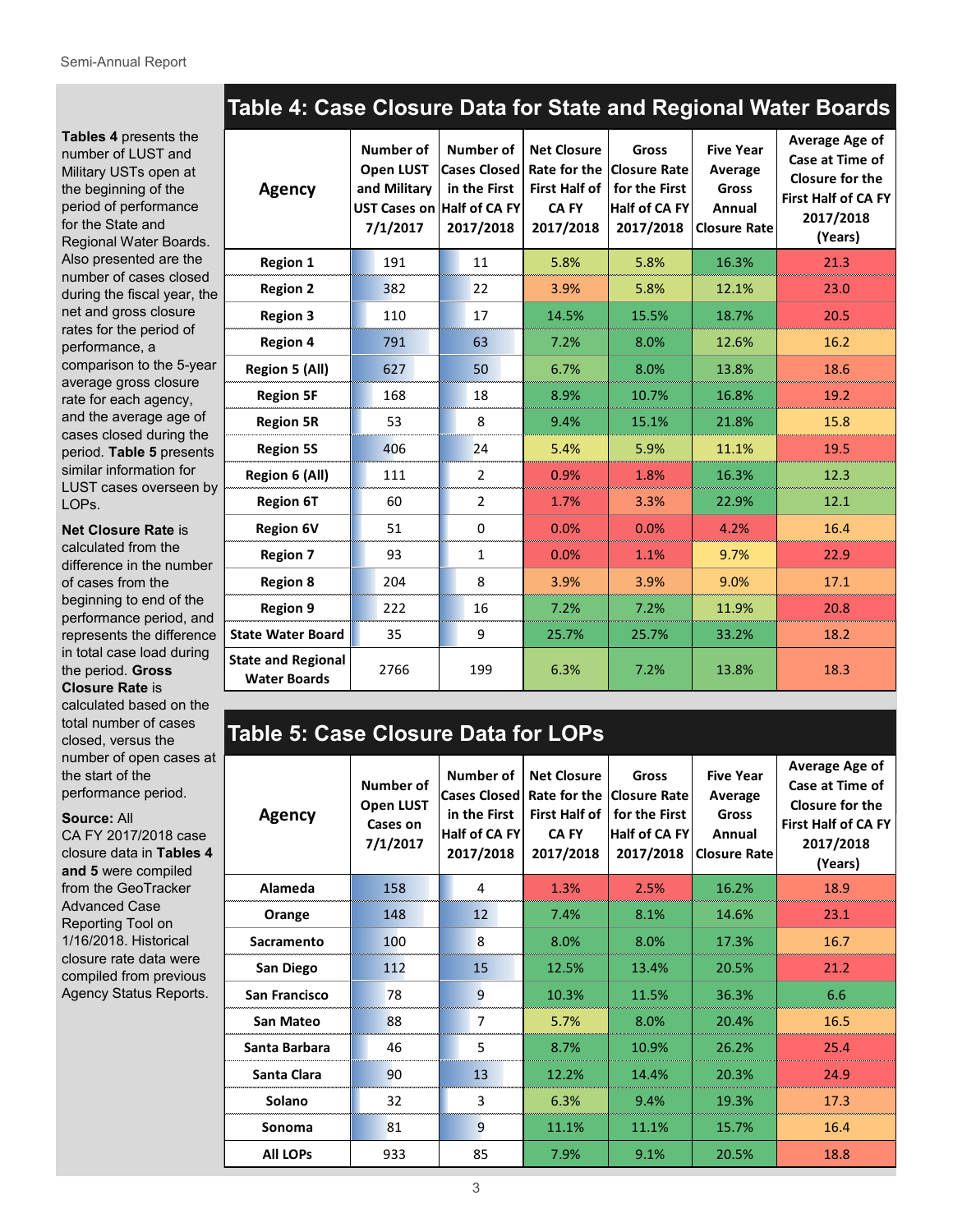| Table 6: Fund Enrollment and Funding for Corrective Action Analysis by Agency |                                        |                                                          |                                                          |       |                                                      |                 |                   |          |                                                         |                                     |
|-------------------------------------------------------------------------------|----------------------------------------|----------------------------------------------------------|----------------------------------------------------------|-------|------------------------------------------------------|-----------------|-------------------|----------|---------------------------------------------------------|-------------------------------------|
|                                                                               | <b>Total</b><br>Number of              | Total<br><b>Number of</b><br><b>Open LUST</b>            | Total<br>Number of<br>Open LUST                          |       | <b>Distribution of Claims Paid for Active Claims</b> |                 |                   |          | Average<br><b>Amount Paid to</b><br><b>Closed Cases</b> |                                     |
| <b>Agency</b>                                                                 | <b>LUST Open</b><br>Cases<br>1/16/2018 | Cases on the<br><b>Active Claim</b><br>List<br>1/16/2018 | Cases on the<br><b>Fund Prioriy</b><br>List<br>1/16/2018 | \$0   | $$1 -$<br>\$500k                                     | \$500K-<br>\$1M | $$1M -$<br>\$1.4M | $$1.4M+$ |                                                         | with an Active<br><b>Fund Claim</b> |
|                                                                               |                                        |                                                          | <b>State &amp; Regional Water Boards</b>                 |       |                                                      |                 |                   |          |                                                         |                                     |
| Region 1                                                                      | 163                                    | 65                                                       | 12                                                       | 7.7%  | 41.5%                                                | 30.8%           | 16.9%             | 3.1%     | \$                                                      | 408,473                             |
| Region 2                                                                      | 281                                    | 90                                                       | 32                                                       | 13.3% | 41.1%                                                | 24.4%           | 18.9%             | 2.2%     | \$                                                      | 252,669                             |
| Region 3                                                                      | 82                                     | 32                                                       | 5                                                        | 3.1%  | 40.6%                                                | 40.6%           | 12.5%             | 3.1%     | \$                                                      | 468,816                             |
| Region 4                                                                      | 708                                    | 196                                                      | 83                                                       | 4.6%  | 28.6%                                                | 35.2%           | 24.5%             | 7.1%     | \$                                                      | 274,117                             |
| Region 5F                                                                     | 146                                    | 68                                                       | 1                                                        | 7.4%  | 35.3%                                                | 35.3%           | 16.2%             | 5.9%     | \$                                                      | 411,598                             |
| <b>Region 5R</b>                                                              | 49                                     | 19                                                       | $\mathbf{1}$                                             | 21.1% | 31.6%                                                | 31.6%           | 5.3%              | 10.5%    | \$                                                      | 436,826                             |
| Region 5S                                                                     | 307                                    | 166                                                      | 25                                                       | 3.0%  | 27.7%                                                | 30.7%           | 30.1%             | 8.4%     | \$                                                      | 497,670                             |
| Region 6T                                                                     | 59                                     | 18                                                       | 5                                                        | 5.6%  | 22.2%                                                | 38.9%           | 22.2%             | 11.1%    | \$                                                      | 474,090                             |
| Region 6V                                                                     | 0                                      | 0                                                        | 1                                                        | N/A   | 0.0%                                                 | 0.0%            | 0.0%              | 0.0%     | \$                                                      |                                     |
| Region 7                                                                      | 71                                     | 31                                                       | $\overline{2}$                                           | 3.2%  | 38.7%                                                | 45.2%           | 6.5%              | 6.5%     | \$                                                      | 297,478                             |
| Region 8                                                                      | 188                                    | 56                                                       | 22                                                       | 3.6%  | 28.6%                                                | 33.9%           | 23.2%             | 10.7%    | \$                                                      | 282,963                             |
| Region 9                                                                      | 95                                     | 36                                                       | 16                                                       | 0.0%  | 41.7%                                                | 25.0%           | 27.8%             | 5.6%     | \$                                                      | 431,743                             |
| <b>State Water Board</b>                                                      | 26                                     | 1                                                        | 1                                                        | 0.0%  | 100.0%                                               | 0.0%            | 0.0%              | 0.0%     | \$                                                      | 187,093                             |
| State & Regional Water Boards                                                 | 2175                                   | 778                                                      | 206                                                      | 5.8%  | 33.0%                                                | 32.6%           | 22.0%             | 6.6%     | \$                                                      | 353,322                             |
|                                                                               |                                        |                                                          | <b>Local Oversight Programs</b>                          |       |                                                      |                 |                   |          |                                                         |                                     |
| Alameda County                                                                | 167                                    | 51                                                       | 19                                                       | 17.6% | 39.2%                                                | 31.4%           | 7.8%              | 3.9%     | \$                                                      | 121,697                             |
| <b>Orange County</b>                                                          | 136                                    | 41                                                       | 44                                                       | 9.8%  | 12.2%                                                | 26.8%           | 29.3%             | 22.0%    | \$                                                      | 322,974                             |
| Sacramento County                                                             | 93                                     | 25                                                       | 12                                                       | 4.0%  | 28.0%                                                | 36.0%           | 24.0%             | 8.0%     | \$                                                      | 187,086                             |
| San Diego County                                                              | 97                                     | 34                                                       | 22                                                       | 5.9%  | 17.6%                                                | 47.1%           | 29.4%             | 0.0%     | \$                                                      | 255,420                             |
| San Francisco County                                                          | 69                                     | 9                                                        | 5                                                        | 0.0%  | 77.8%                                                | 11.1%           | 11.1%             | 0.0%     | \$                                                      | 126,417                             |
| San Mateo County                                                              | 85                                     | 26                                                       | 17                                                       | 19.2% | 38.5%                                                | 26.9%           | 15.4%             | 0.0%     | \$                                                      | 272,707                             |
| Santa Barbara County                                                          | 42                                     | 19                                                       | $\overline{3}$                                           | 0.0%  | 26.3%                                                | 31.6%           | 36.8%             | 5.3%     | \$                                                      | 457,298                             |
| Santa Clara County                                                            | 78                                     | 36                                                       | 11                                                       | 13.9% | 27.8%                                                | 36.1%           | 8.3%              | 13.9%    | \$                                                      | 235,057                             |
| <b>Solano County</b>                                                          | 29                                     | 12                                                       | 4                                                        | 8.3%  | 25.0%                                                | 50.0%           | 8.3%              | 8.3%     | \$                                                      |                                     |
| Sonoma County                                                                 | 71                                     | 45                                                       | 8                                                        | 8.9%  | 17.8%                                                | 42.2%           | 28.9%             | 2.2%     | \$                                                      | 385,278                             |
| All LOPs                                                                      | 867                                    | 298                                                      | 145                                                      | 10.4% | 27.2%                                                | 34.9%           | 20.5%             | 7.0%     | \$                                                      | 248,945                             |

**Table 6** shows the number of open LUST cases on the UST Cleanup Fund (Fund) Priority List, cases with active claims with the Fund, the distribution of funding paid to active claims, and the average amount paid to active claims. The data provided exclude claims associated with Emergency, Abandoned and Recalcitrant (EAR) or Orphan Site Cleanup Fund (OSCF) subaccount claims. Please note that Military UST cases are not eligible for the Fund and are omitted from the numbers presented in this table.

Cases with no reimbursement amount present in GeoTracker were assumed to have received \$0 to date.

**Source:** Data for **Table 6** were compiled from the GeoTracker CUF Active Claims Report on 1/16/2018, and from the CUF Priorities List, the Advanced Case Reporting Tool, and the GeoTracker Cleanup Sites Data Download on 1/16/2018. (available at: [https://](https://geotracker.waterboards.ca.gov/datadownload) [geotracker.waterboards.ca.gov/datadownload\).](https://geotracker.waterboards.ca.gov/datadownload)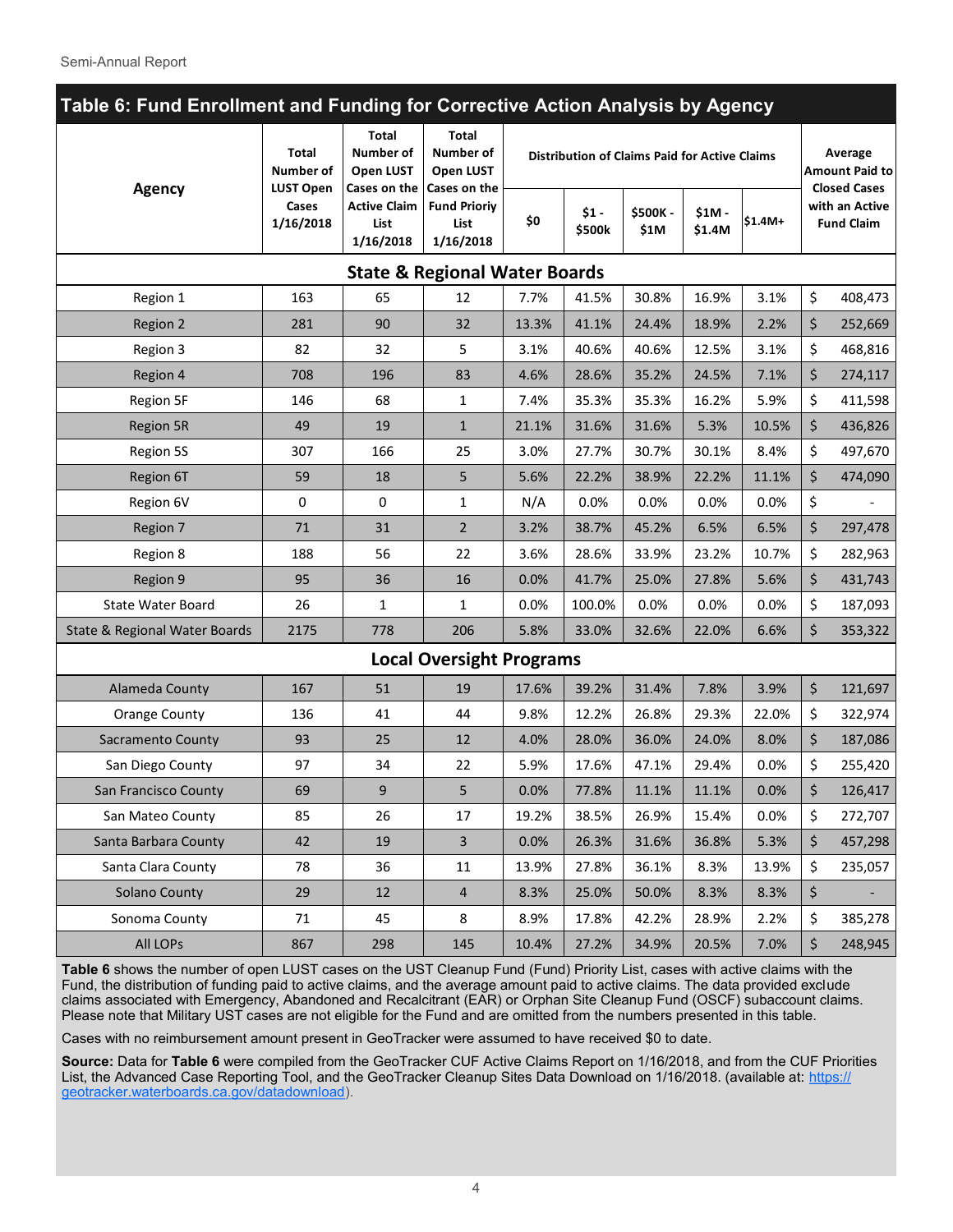| Table 7: Agency Response Time by Submittal Type |                                                                                                   |                                                                                               |                                                                                                                                                                                                  |                                 |                                                                                                   |                                                                                               |                                                                                                         |                                                                                                  |  |  |  |
|-------------------------------------------------|---------------------------------------------------------------------------------------------------|-----------------------------------------------------------------------------------------------|--------------------------------------------------------------------------------------------------------------------------------------------------------------------------------------------------|---------------------------------|---------------------------------------------------------------------------------------------------|-----------------------------------------------------------------------------------------------|---------------------------------------------------------------------------------------------------------|--------------------------------------------------------------------------------------------------|--|--|--|
|                                                 |                                                                                                   |                                                                                               | <b>Workplans</b>                                                                                                                                                                                 | <b>Closure Requests</b>         |                                                                                                   |                                                                                               |                                                                                                         |                                                                                                  |  |  |  |
| <b>Agency</b>                                   | Percentage<br>of<br><b>Responses</b><br><b>Issued</b><br>Within 60<br>Days of<br><b>Submittal</b> | Percentage<br>with No<br>Response<br><b>More Than</b><br>60 Days<br><b>After</b><br>Submittal | Percentage<br>Average<br>of<br><b>Agency</b><br><b>Responses</b><br>Response<br><b>Issued More</b><br><b>Time for</b><br>Than 60<br><b>Workplans</b><br>Days After<br>(Days)<br><b>Submittal</b> |                                 | Percentage<br>of<br><b>Responses</b><br><b>Issued</b><br>Within 60<br>Days of<br><b>Submittal</b> | Percentage<br>with No<br>Response<br><b>More Than</b><br>60 Days<br>After<br><b>Submittal</b> | Percentage<br>of<br><b>Responses</b><br><b>Issued More</b><br>Than 60<br><b>Days After</b><br>Submittal | Average<br><b>Agency</b><br>Response<br><b>Times for</b><br>Closure<br><b>Requests</b><br>(Days) |  |  |  |
|                                                 |                                                                                                   |                                                                                               | <b>State and Regional Water Boards</b>                                                                                                                                                           |                                 |                                                                                                   |                                                                                               |                                                                                                         |                                                                                                  |  |  |  |
| <b>Region 1</b>                                 | 50.0%                                                                                             | 42.9%                                                                                         | 7.1%                                                                                                                                                                                             | 22                              | 50.0%                                                                                             | 50.0%                                                                                         | 0.0%                                                                                                    | 27                                                                                               |  |  |  |
| <b>Region 2</b>                                 | 94.5%                                                                                             | 0.0%                                                                                          | 5.5%                                                                                                                                                                                             | 27                              | 90.9%                                                                                             | 0.0%                                                                                          | 9.1%                                                                                                    | 50                                                                                               |  |  |  |
| <b>Region 3</b>                                 | 100.0%                                                                                            | 0.0%                                                                                          | 0.0%                                                                                                                                                                                             | 27                              | 100.0%                                                                                            | 0.0%                                                                                          | 0.0%                                                                                                    | 37                                                                                               |  |  |  |
| <b>Region 4</b>                                 | 80.2%                                                                                             | 11.6%                                                                                         | 8.1%                                                                                                                                                                                             | 37                              | 58.1%                                                                                             | 20.9%                                                                                         | 20.9%                                                                                                   | 57                                                                                               |  |  |  |
| <b>Region 5S</b>                                | 97.9%                                                                                             | 2.1%                                                                                          | 0.0%                                                                                                                                                                                             | 25                              | 100.0%                                                                                            | 0.0%                                                                                          | 0.0%                                                                                                    | 43                                                                                               |  |  |  |
| <b>Region 5R</b>                                | 100.0%                                                                                            | 0.0%                                                                                          | 0.0%                                                                                                                                                                                             | 69                              | 100.0%                                                                                            | 0.0%                                                                                          | 0.0%                                                                                                    | 27                                                                                               |  |  |  |
| <b>Region 5F</b>                                | 100.0%                                                                                            | 0.0%                                                                                          | 0.0%                                                                                                                                                                                             | 20                              | 100.0%                                                                                            | 0.0%                                                                                          | 0.0%                                                                                                    | 24                                                                                               |  |  |  |
| <b>Region 6T</b>                                | 50.0%                                                                                             | 50.0%                                                                                         | 0.0%                                                                                                                                                                                             | 28                              | 50.0%                                                                                             | 50.0%                                                                                         | 0.0%                                                                                                    | 34                                                                                               |  |  |  |
| <b>Region 7</b>                                 | 0.0%                                                                                              | 100.0%                                                                                        | $0.0\%$                                                                                                                                                                                          | N/A                             | 40.0%                                                                                             | 60.0%                                                                                         | 0.0%                                                                                                    | 32                                                                                               |  |  |  |
| <b>Region 8</b>                                 | 68.0%                                                                                             | 28.0%                                                                                         | 4.0%                                                                                                                                                                                             | 47                              | 100.0%                                                                                            | 0.0%                                                                                          | 0.0%                                                                                                    | 36                                                                                               |  |  |  |
| <b>Region 9</b>                                 | 85.7%                                                                                             | 14.3%                                                                                         | $0.0\%$                                                                                                                                                                                          | 12                              | 100.0%                                                                                            | 0.0%                                                                                          | 0.0%                                                                                                    | 33                                                                                               |  |  |  |
| <b>All Regional Water</b><br><b>Boards</b>      | 84.8%                                                                                             | 11.0%                                                                                         | 4.2%                                                                                                                                                                                             | 31                              | 81.3%                                                                                             | 10.8%                                                                                         | 7.9%                                                                                                    | 43                                                                                               |  |  |  |
|                                                 |                                                                                                   |                                                                                               |                                                                                                                                                                                                  | <b>Local Oversight Programs</b> |                                                                                                   |                                                                                               |                                                                                                         |                                                                                                  |  |  |  |
| Alameda                                         | 97.0%                                                                                             | 3.0%                                                                                          | $0.0\%$                                                                                                                                                                                          | 38                              | 82.6%                                                                                             | 17.4%                                                                                         | 0.0%                                                                                                    | 52                                                                                               |  |  |  |
| Orange                                          | 96.3%                                                                                             | 3.7%                                                                                          | $0.0\%$                                                                                                                                                                                          | 25                              | 100.0%                                                                                            | 0.0%                                                                                          | 0.0%                                                                                                    | 53                                                                                               |  |  |  |
| Sacramento                                      | 100.0%                                                                                            | 0.0%                                                                                          | 0.0%                                                                                                                                                                                             | 42                              | 100.0%                                                                                            | 0.0%                                                                                          | 0.0%                                                                                                    | 41                                                                                               |  |  |  |
| San Diego                                       | 100.0%                                                                                            | 0.0%                                                                                          | 0.0%                                                                                                                                                                                             | 31                              | 90.9%                                                                                             | 9.1%                                                                                          | 0.0%                                                                                                    | 37                                                                                               |  |  |  |
| <b>San Francisco</b>                            | 50.0%                                                                                             | 50.0%                                                                                         | 0.0%                                                                                                                                                                                             | 15                              | 0.0%                                                                                              | 50.0%                                                                                         | 50.0%                                                                                                   | 84                                                                                               |  |  |  |
| San Mateo                                       | 84.2%                                                                                             | $0.0\%$                                                                                       | 15.8%                                                                                                                                                                                            | 39                              | 90.9%                                                                                             | 9.1%                                                                                          | 0.0%                                                                                                    | 56                                                                                               |  |  |  |
| Santa Barbara                                   | 100.0%                                                                                            | $0.0\%$                                                                                       | 0.0%                                                                                                                                                                                             | 34                              | 87.5%                                                                                             | 12.5%                                                                                         | 0.0%                                                                                                    | 24                                                                                               |  |  |  |
| Santa Clara                                     | 100.0%                                                                                            | $0.0\%$                                                                                       | 0.0%                                                                                                                                                                                             | 17                              | 100.0%                                                                                            | 0.0%                                                                                          | 0.0%                                                                                                    | 14                                                                                               |  |  |  |
| Solano                                          | 100.0%                                                                                            | $0.0\%$                                                                                       | $0.0\%$                                                                                                                                                                                          | 20                              | 100.0%                                                                                            | $0.0\%$                                                                                       | $0.0\%$                                                                                                 | N/A                                                                                              |  |  |  |
| Sonoma                                          | 100.0%                                                                                            | $0.0\%$                                                                                       | 0.0%                                                                                                                                                                                             | 26                              | 100.0%                                                                                            | 0.0%                                                                                          | 0.0%                                                                                                    | 31                                                                                               |  |  |  |
| <b>All LOPs</b>                                 | 95.5%                                                                                             | 2.6%                                                                                          | 1.9%                                                                                                                                                                                             | 30                              | 90.3%                                                                                             | 8.6%                                                                                          | 1.1%                                                                                                    | 44                                                                                               |  |  |  |

**Table 7** presents the percentage of agency responses to workplan and closure request submittals which were on time (60 days or less from the data of submittal) and late (greater than 60 days from the date of submittal).

Region 6V does not oversee any LUST cases and was omitted from this table.

**Source:** Data for **Table 7** were taken from the GeoTracker Agency Response Report on 1/16/2018 and are presented as a percentage of total submitted closure requests or workplans for each agency for the period of performance. Data were polled for the period 7/1/2017 to 12/31/2017.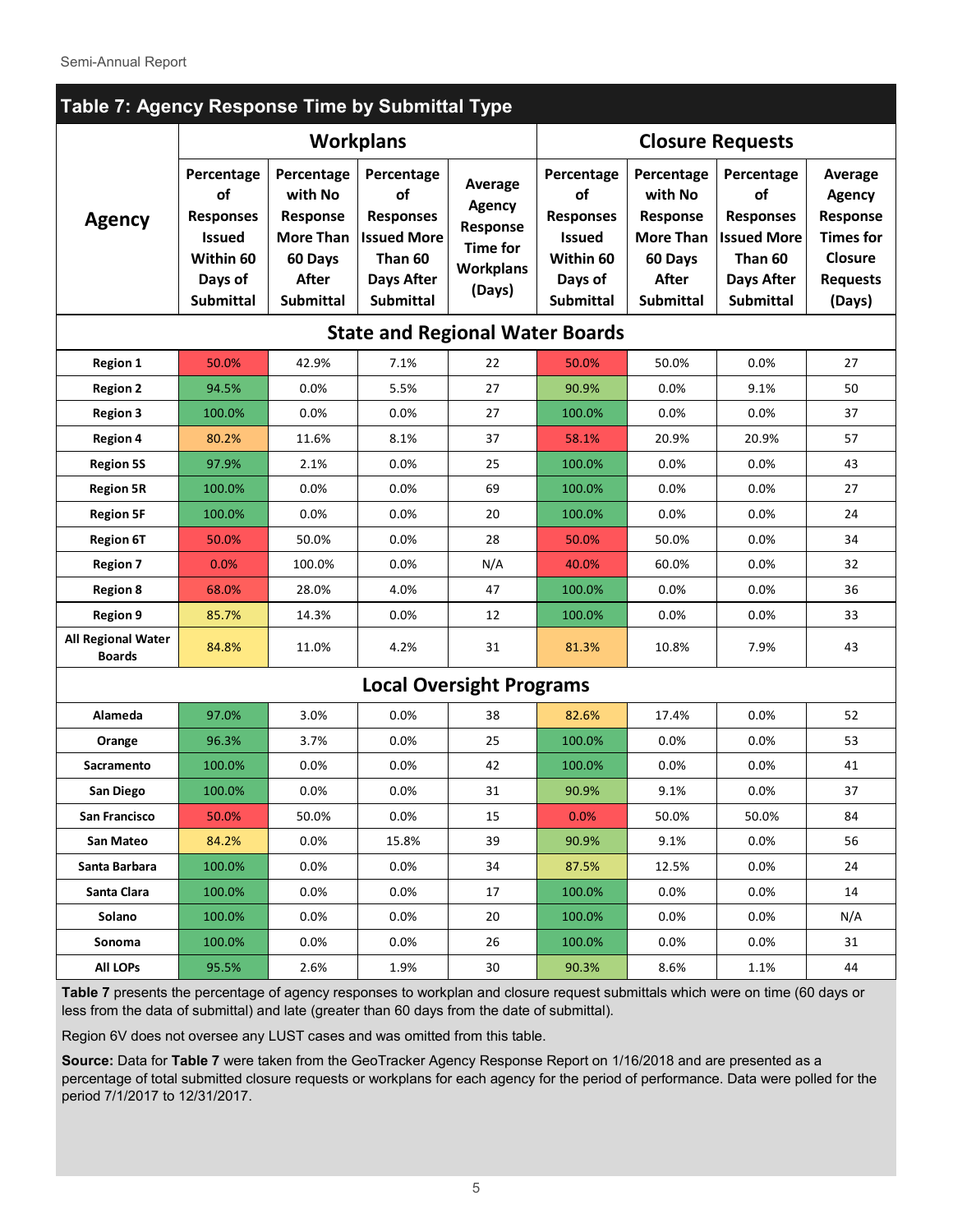| Table 8: Military UST Cleanup Site Funding and ESI Compliance |                                                |             |                       |                       |                                 |                     |                       |                         |                 |  |
|---------------------------------------------------------------|------------------------------------------------|-------------|-----------------------|-----------------------|---------------------------------|---------------------|-----------------------|-------------------------|-----------------|--|
|                                                               |                                                |             | <b>Funding Source</b> |                       |                                 |                     | <b>ESI Compliance</b> |                         |                 |  |
| <b>Agency</b>                                                 | Number of<br>Open Military<br><b>UST Cases</b> | <b>DERA</b> |                       | <b>Other</b>          | <b>None</b><br><b>Indicated</b> | <b>Site Claimed</b> |                       | Geo<br>Location         | <b>EDF Data</b> |  |
|                                                               | 12/31/2017                                     |             | <b>BRAC</b>           |                       |                                 | <b>Yes</b>          | <b>No</b>             | Data<br><b>Uploaded</b> | <b>Uploaded</b> |  |
| <b>Region 1</b>                                               | 17                                             | 0.0%        | 0.0%                  | 0.0%                  | 100.0%                          | 5.9%                | 94.1%                 | 0.0%                    | 0.0%            |  |
| <b>Region 2</b>                                               | 85                                             | 2.4%        | 2.4%                  | 1.2%                  | 94.1%                           | 45.9%               | 54.1%                 | 0.0%                    | 12.9%           |  |
| <b>Region 3</b>                                               | 11                                             | 54.5%       | $0.0\%$               | 0.0%                  | 45.5%                           | 72.7%               | 27.3%                 | 54.5%                   | 72.7%           |  |
| <b>Region 4</b>                                               | 31                                             | 87.1%       | $0.0\%$               | 0.0%                  | 12.9%                           | 96.8%               | 3.2%                  | 16.1%                   | 12.9%           |  |
| <b>Region 5 (All)</b>                                         | 79                                             | $0.0\%$     | 1.3%                  | 2.5%                  | 96.2%                           | 19.0%               | 81.0%                 | 8.9%                    | 13.9%           |  |
| <b>Region 5F</b>                                              | 6                                              | $0.0\%$     | 0.0%                  | 0.0%                  | 100.0%                          | 83.3%               | 16.7%                 | 66.7%                   | 66.7%           |  |
| <b>Region 5R</b>                                              | 0                                              |             |                       | No Military UST Sites |                                 |                     |                       | No Military UST Sites   |                 |  |
| <b>Region 5S</b>                                              | 73                                             | 0.0%        | 1.4%                  | 2.7%                  | 95.9%                           | 13.7%               | 86.3%                 | 4.1%                    | 9.6%            |  |
| Region 6 (All)                                                | 51                                             | 80.4%       | 0.0%                  | 0.0%                  | 19.6%                           | 29.4%               | 70.6%                 | 3.9%                    | 9.8%            |  |
| <b>Region 6T</b>                                              | 0                                              |             | No Military UST Sites |                       |                                 |                     |                       | No Military UST Sites   |                 |  |
| <b>Region 6V</b>                                              | 51                                             | 80.4%       | 0.0%                  | 0.0%                  | 19.6%                           | 29.4%               | 70.6%                 | 3.9%                    | 9.8%            |  |
| <b>Region 7</b>                                               | 22                                             | 0.0%        | 0.0%                  | 0.0%                  | 100.0%                          | 95.5%               | 4.5%                  | 13.6%                   | 50.0%           |  |
| <b>Region 8</b>                                               | 7                                              | 71.4%       | 28.6%                 | 0.0%                  | $0.0\%$                         | 85.7%               | 14.3%                 | 42.9%                   | 71.4%           |  |
| <b>Region 9</b>                                               | 106                                            | 68.9%       | $0.0\%$               | 1.9%                  | 29.2%                           | 60.4%               | 39.6%                 | 10.4%                   | 12.3%           |  |
| <b>All Regional</b><br><b>Water Boards</b>                    | 409                                            | 37.7%       | 1.2%                  | 1.2%                  | 59.9%                           | 48.7%               | 51.3%                 | 9.0%                    | 16.6%           |  |

**Table 8** shows Military UST Cleanup Site, Funding Source, and ESI Compliance.

**DERA:** Defense Environmental Restoration Account funded sites.

**BRAC:** Base Realignment and Closure Commission sites funded by the Department of Defense Base Closure Account.

**ESI:** Electronic Submittal of Information

**EDF:** Electronic Deliverable Format

**Source:** Data for **Table 8** were compiled from the GeoTracker USEPA Report Total Cases at End Date Export on 1/16/2018.

# **Table 9: Military UST Cleanup Site Case Status and Average Age**

| <b>Agency</b>                              | Open -<br><b>Inactive</b> | Open - Site<br>Assessment | Open -<br><b>Assessment &amp;</b><br><b>Interim</b><br>Remedial<br><b>Action</b> | Open -<br>Open -<br><b>Verification</b><br><b>Remediation</b><br><b>Monitoring</b> |         | Open - Eligible<br><b>For Closure</b> | <b>Average Age</b><br>of Open<br><b>Military UST</b><br><b>Sites</b> |
|--------------------------------------------|---------------------------|---------------------------|----------------------------------------------------------------------------------|------------------------------------------------------------------------------------|---------|---------------------------------------|----------------------------------------------------------------------|
| <b>Region 1</b>                            | 11.8%                     | 0.0%                      | 88.2%                                                                            | $0.0\%$                                                                            | $0.0\%$ | $0.0\%$                               | 19.5                                                                 |
| <b>Region 2</b>                            | 16.5%                     | 45.9%                     | 1.2%                                                                             | 22.4%                                                                              | 3.5%    | 10.6%                                 | 19.0                                                                 |
| <b>Region 3</b>                            | $0.0\%$                   | 63.6%                     | 9.1%                                                                             | $0.0\%$                                                                            | 18.2%   | 9.1%                                  | 20.0                                                                 |
| <b>Region 4</b>                            | $0.0\%$                   | 58.1%                     | $0.0\%$                                                                          | 25.8%                                                                              | 3.2%    | 12.9%                                 | 24.6                                                                 |
| <b>Region 5 (All)</b>                      | 2.5%                      | 32.9%                     | $0.0\%$                                                                          | 46.8%                                                                              | 12.7%   | 5.1%                                  | 24.6                                                                 |
| <b>Region 5F</b>                           | 0.0%                      | 66.7%                     | 0.0%                                                                             | 16.7%                                                                              | $0.0\%$ | 16.7%                                 | 25.3                                                                 |
| <b>Region 5R</b>                           |                           |                           |                                                                                  | No Military UST Sites                                                              |         |                                       | N/A                                                                  |
| <b>Region 5S</b>                           | 2.7%                      | 30.1%                     | 0.0%                                                                             | 49.3%                                                                              | 13.7%   | 4.1%                                  | 24.6                                                                 |
| Region 6 (All)                             | 2.0%                      | 74.5%                     | 2.0%                                                                             | 17.6%                                                                              | 2.0%    | 2.0%                                  | 22.8                                                                 |
| <b>Region 6T</b>                           |                           |                           |                                                                                  | No Military UST Sites                                                              |         |                                       | N/A                                                                  |
| <b>Region 6V</b>                           | 2.0%                      | 74.5%                     | 2.0%                                                                             | 17.6%                                                                              | 2.0%    | 2.0%                                  | 22.8                                                                 |
| <b>Region 7</b>                            | 9.1%                      | 18.2%                     | 4.5%                                                                             | 0.0%                                                                               | 9.1%    | 59.1%                                 | 20.5                                                                 |
| <b>Region 8</b>                            | $0.0\%$                   | $0.0\%$                   | $0.0\%$                                                                          | 57.1%                                                                              | 28.6%   | 14.3%                                 | 25.8                                                                 |
| <b>Region 9</b>                            | 50.9%                     | 36.8%                     | 3.8%                                                                             | 5.7%                                                                               | 0.9%    | 1.9%                                  | 19.1                                                                 |
| <b>All Regional Water</b><br><b>Boards</b> | 18.3%                     | 41.8%                     | 5.6%                                                                             | 20.3%                                                                              | 5.4%    | 8.6%                                  | 21.2                                                                 |

**Table 9** presents the percentage of Military UST Cleanup Site cases assigned to each case status by agency, as well as the average age of Military UST sites for each agency.

**Source:** All Case Status data shown on Overall Case Status tables were exported from the GeoTracker USEPA Report on 1/16/2018. **NOTE:** LOPs and the State Water Board are not included on **Tables 8 and 9** because all Military UST sites are overseen by Regional Water Boards.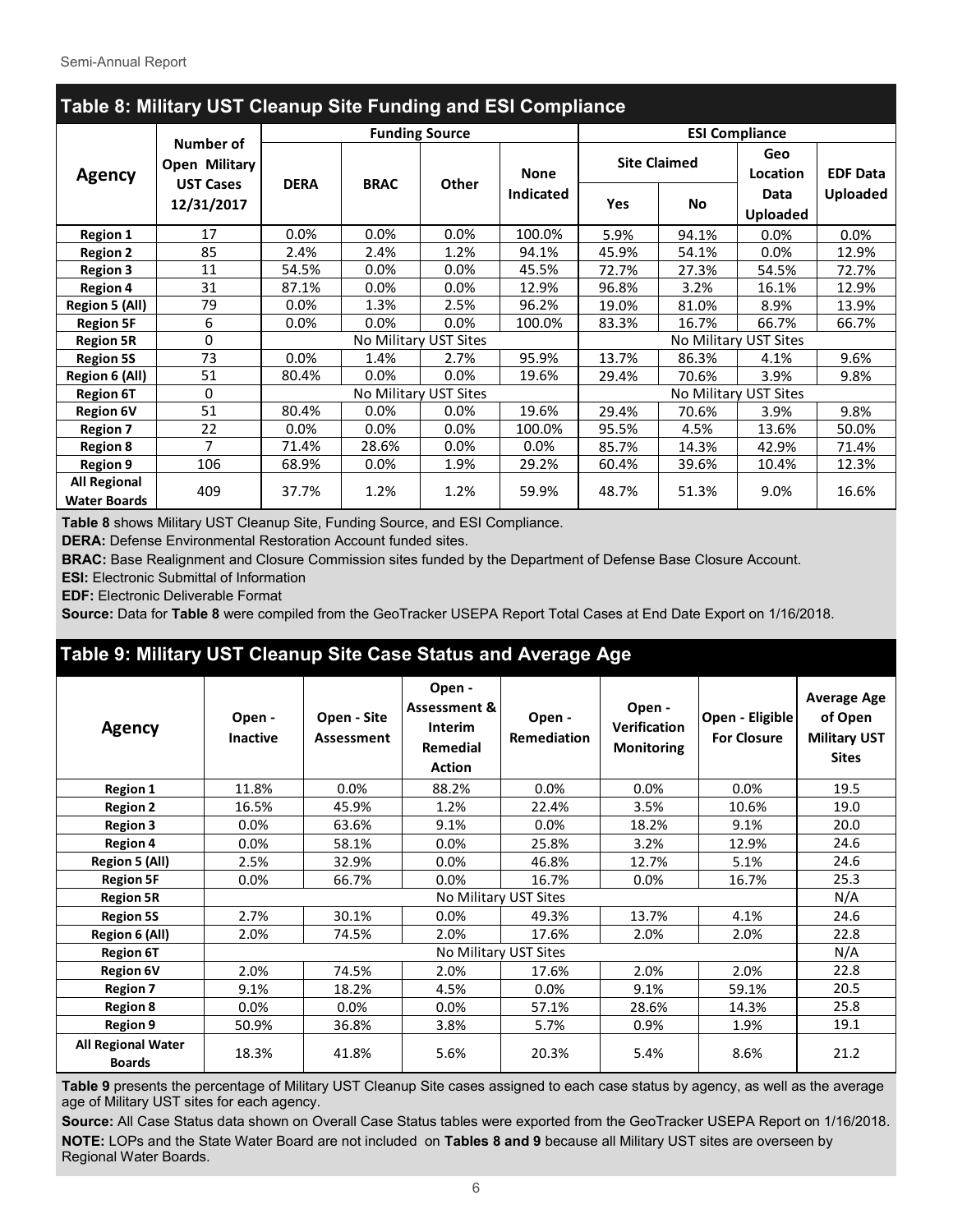|                                  | Table 10: LUST and Military UST ESI Compliance |                                             |                                             |                                                         |                 |                                                             |                              |                 |                                                                |        |                                                                                |
|----------------------------------|------------------------------------------------|---------------------------------------------|---------------------------------------------|---------------------------------------------------------|-----------------|-------------------------------------------------------------|------------------------------|-----------------|----------------------------------------------------------------|--------|--------------------------------------------------------------------------------|
|                                  | Number of                                      | Percentage                                  | Percentage<br>of Total<br><b>Sites with</b> | Percentage<br>of Total                                  |                 | <b>Percentage of Cases with</b><br><b>EDF Data Uploaded</b> |                              |                 | <b>Percentage of Cases with</b><br><b>ESI Reports Uploaded</b> |        | Number of<br><b>Cases Open</b>                                                 |
| Agency                           | <b>Open Sites</b><br>on<br>1/16/2018           | of Sites<br><b>Claimed in</b><br>GeoTracker | Well<br>Location<br>Data<br><b>Uploaded</b> | <b>Sites with</b><br><b>Site Map</b><br><b>Uploaded</b> | In Last<br>Year | Years                                                       | In Last 2 In Last 3<br>Years | In Last<br>Year | In Last $2 \mid$ In Last 3<br>Years                            | Years  | for 10 Years or<br>Longer with<br>no Wells<br><b>Reported in</b><br>GeoTracker |
|                                  |                                                |                                             |                                             | <b>State and Regional Water Boards</b>                  |                 |                                                             |                              |                 |                                                                |        |                                                                                |
| <b>Region 1</b>                  | 180                                            | 81.7%                                       | 81.1%                                       | 87.2%                                                   | 27.2%           | 77.2%                                                       | 79.4%                        | 18.9%           | 86.1%                                                          | 87.8%  | 53                                                                             |
| <b>Region 2</b>                  | 366                                            | 79.2%                                       | 63.1%                                       | 69.1%                                                   | 42.3%           | 62.3%                                                       | 65.0%                        | 30.6%           | 74.0%                                                          | 76.8%  | 170                                                                            |
| <b>Region 3</b>                  | 94                                             | 77.7%                                       | 84.0%                                       | 86.2%                                                   | 20.2%           | 86.2%                                                       | 86.2%                        | 13.8%           | 91.5%                                                          | 93.6%  | 27                                                                             |
| <b>Region 4</b>                  | 740                                            | 89.1%                                       | 71.4%                                       | 77.3%                                                   | 27.7%           | 75.8%                                                       | 77.8%                        | 13.4%           | 90.8%                                                          | 94.1%  | 208                                                                            |
| Region 5 (All)                   | 586                                            | 79.2%                                       | 76.6%                                       | 78.2%                                                   | 24.1%           | 79.2%                                                       | 82.3%                        | 15.4%           | 88.9%                                                          | 90.8%  | 182                                                                            |
| <b>Region 5F</b>                 | 152                                            | 83.6%                                       | 47.4%                                       | 57.2%                                                   | 33.6%           | 69.7%                                                       | 73.0%                        | 17.1%           | 85.5%                                                          | 88.8%  | 63                                                                             |
| <b>Region 5R</b>                 | 49                                             | 61.2%                                       | 81.6%                                       | 87.8%                                                   | 18.4%           | 85.7%                                                       | 87.8%                        | 12.2%           | 93.9%                                                          | 95.9%  | 20                                                                             |
| <b>Region 5S</b>                 | 385                                            | 79.7%                                       | 87.5%                                       | 85.2%                                                   | 21.0%           | 82.1%                                                       | 85.2%                        | 15.1%           | 89.6%                                                          | 90.9%  | 99                                                                             |
| Region 6 (All)                   | 110                                            | 56.4%                                       | 69.1%                                       | 69.1%                                                   | 33.6%           | 70.0%                                                       | 71.8%                        | 27.3%           | 79.1%                                                          | 81.8%  | 71                                                                             |
| <b>Region 6T</b>                 | 59                                             | 79.7%                                       | 66.1%                                       | 66.1%                                                   | 37.3%           | 69.5%                                                       | 72.9%                        | 25.4%           | 79.7%                                                          | 83.1%  | 22                                                                             |
| <b>Region 6V</b>                 | 51                                             | 29.4%                                       | 72.5%                                       | 72.5%                                                   | 29.4%           | 70.6%                                                       | 70.6%                        | 29.4%           | 78.4%                                                          | 80.4%  | 49                                                                             |
| <b>Region 7</b>                  | 93                                             | 88.2%                                       | 58.1%                                       | 69.9%                                                   | 47.3%           | 54.8%                                                       | 58.1%                        | 30.1%           | 73.1%                                                          | 76.3%  | 41                                                                             |
| <b>Region 8</b>                  | 195                                            | 85.6%                                       | 81.5%                                       | 84.6%                                                   | 34.4%           | 74.4%                                                       | 78.5%                        | 21.0%           | 85.6%                                                          | 89.7%  | 54                                                                             |
| <b>Region 9</b>                  | 203                                            | 74.9%                                       | 66.5%                                       | 69.5%                                                   | 45.3%           | 59.1%                                                       | 61.1%                        | 34.5%           | 68.5%                                                          | 72.9%  | 113                                                                            |
| <b>All Regional Water Boards</b> | 2567                                           | 81.7%                                       | 72.3%                                       | 76.7%                                                   | 31.5%           | 72.7%                                                       | 75.2%                        | 20.1%           | 84.4%                                                          | 87.2%  | 1172                                                                           |
|                                  |                                                |                                             |                                             | <b>Local Oversight Programs</b>                         |                 |                                                             |                              |                 |                                                                |        |                                                                                |
| Alameda                          | 167                                            | 95.8%                                       | 62.3%                                       | 82.6%                                                   | 29.3%           | 77.2%                                                       | 80.2%                        | 19.2%           | 88.6%                                                          | 91.0%  | 43                                                                             |
| Orange                           | 136                                            | 97.1%                                       | 94.1%                                       | 97.1%                                                   | 7.4%            | 94.9%                                                       | 97.8%                        | 2.9%            | 97.8%                                                          | 98.5%  | 6                                                                              |
| Sacramento                       | 93                                             | 78.5%                                       | 78.5%                                       | 80.6%                                                   | 30.1%           | 73.1%                                                       | 77.4%                        | 25.8%           | 78.5%                                                          | 80.6%  | 34                                                                             |
| San Diego                        | 97                                             | 97.9%                                       | 92.8%                                       | 91.8%                                                   | 19.6%           | 92.8%                                                       | 94.8%                        | 6.2%            | 100.0%                                                         | 100.0% | $\overline{7}$                                                                 |
| San Francisco                    | 69                                             | 46.4%                                       | 88.4%                                       | 91.3%                                                   | 21.7%           | 79.7%                                                       | 82.6%                        | 15.9%           | 89.9%                                                          | 91.3%  | 22                                                                             |
| San Mateo                        | 85                                             | 94.1%                                       | 89.4%                                       | 95.3%                                                   | 18.8%           | 87.1%                                                       | 90.6%                        | 7.1%            | 97.6%                                                          | 97.6%  | $\overline{7}$                                                                 |
| Santa Barbara                    | 42                                             | 97.6%                                       | 81.0%                                       | 81.0%                                                   | 23.8%           | 83.3%                                                       | 85.7%                        | 19.0%           | 85.7%                                                          | 88.1%  | 9                                                                              |
| Santa Clara                      | 78                                             | 100.0%                                      | 78.2%                                       | 82.1%                                                   | 26.9%           | 79.5%                                                       | 83.3%                        | 12.8%           | 93.6%                                                          | 97.4%  | 9                                                                              |
| Solano                           | 29                                             | 93.1%                                       | 86.2%                                       | 89.7%                                                   | 13.8%           | 86.2%                                                       | 86.2%                        | 6.9%            | 93.1%                                                          | 93.1%  | 3                                                                              |
| Sonoma                           | 71                                             | 97.2%                                       | 94.4%                                       | 95.8%                                                   | 7.0%            | 94.4%                                                       | 94.4%                        | 4.2%            | 97.2%                                                          | 97.2%  | 5                                                                              |
| <b>All LOPs</b>                  | 867                                            | 90.8%                                       | 82.9%                                       | 88.8%                                                   | 20.4%           | 84.7%                                                       | 87.4%                        | 12.2%           | 92.4%                                                          | 93.8%  | 145                                                                            |

#### Semi-Annual Report

**Table 10** shows ESI compliance for LUST and Military UST Sites in GeoTracker.

**Source:** Data for **Table 10** were taken from the GeoTracker USEPA Report and the ESI Non–Compliance Report on 1/16/2018.

## **Table 11: Open Military UST Progress and Share of LUST Universe**



**Table 11** shows case progress for Military UST sites, and the share of the total LUST universe that Military USTs comprise at 6 month intervals for the previous 5 years.

**Source:** Data for **Table 11** were taken from the GeoTracker Cleanup Sites Data Download on 1/16/2018, 7/14/2017, 1/17/2017, 7/15/2016, 1/15/2016, 7/15/2015, 1/14/2015, 7/15/2014, 1/15/2014, 7/15/2013, and 1/16/2013 (Available at: [https://](https://geotracker.waterboards.ca.gov/datadownload) [geotracker.waterboards.ca.gov/](https://geotracker.waterboards.ca.gov/datadownload) [datadownload\).](https://geotracker.waterboards.ca.gov/datadownload)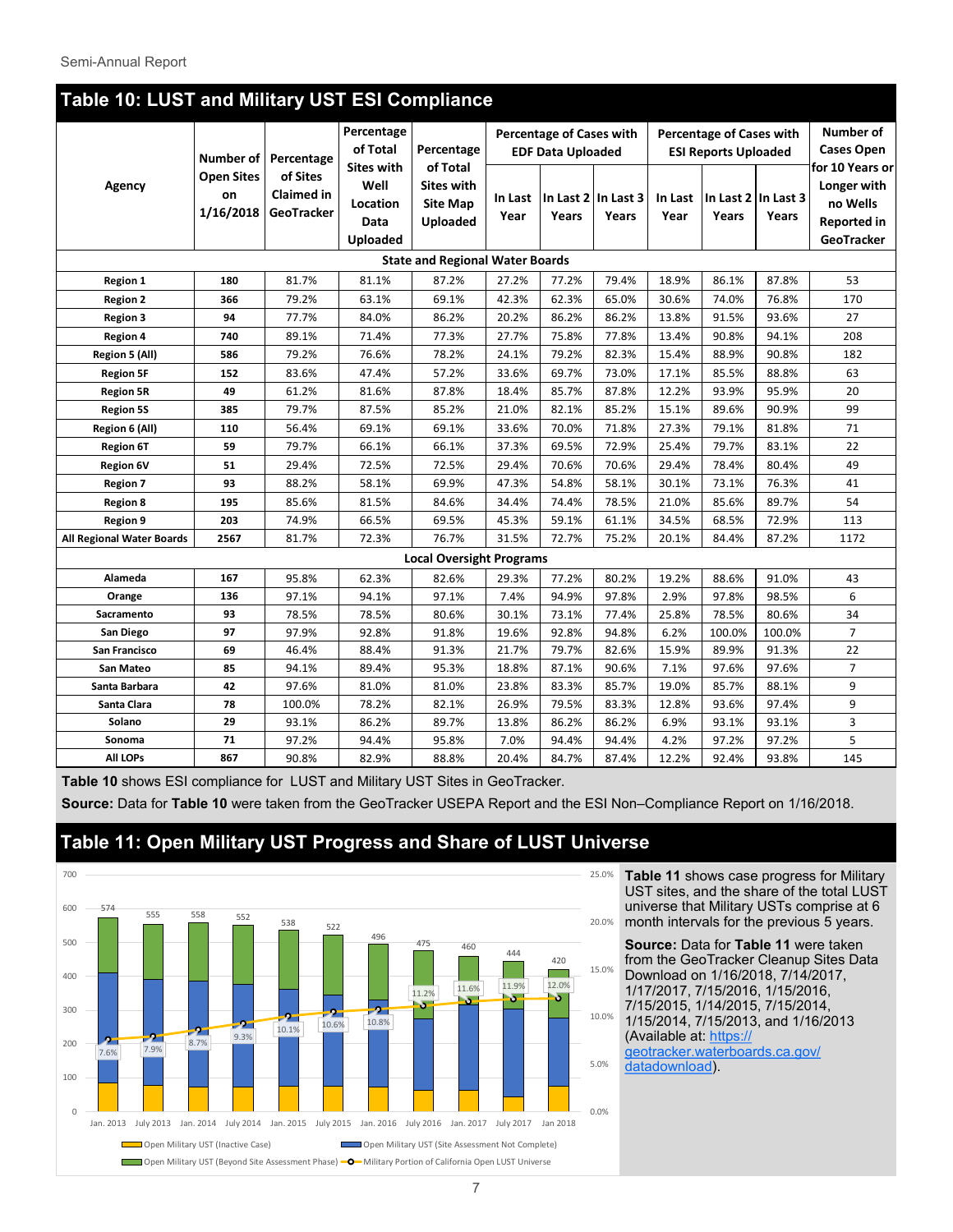| <b>Table 12: LUST Case Regulatory Overview</b>   |                             |                                                        |                                             |                                                                            |                                        |                                                                                   |                                                                       |                                                                                                                    |                                                                                                   |                                                                                                                                |
|--------------------------------------------------|-----------------------------|--------------------------------------------------------|---------------------------------------------|----------------------------------------------------------------------------|----------------------------------------|-----------------------------------------------------------------------------------|-----------------------------------------------------------------------|--------------------------------------------------------------------------------------------------------------------|---------------------------------------------------------------------------------------------------|--------------------------------------------------------------------------------------------------------------------------------|
| Agency                                           | Number of<br>on<br>7/1/2017 | Number of<br>Open Cases Open Cases<br>on<br>12/31/2017 | Open<br>Cases per<br>PY for<br><b>CA FY</b> | <b>Gross</b><br>Closure<br>Rate for<br><b>CA FY</b><br>2017/2018 2017/2018 | of Cases<br>with an<br><b>Active</b>   | Percentage Percentage<br>Cases with<br>an ESI in<br>CA FY<br>Fund Claim 2017/2018 | Workplans<br>with a<br>Response<br>within 60-<br>Days of<br>Submittal | Percentage of Percentage of<br>Closure<br><b>Requests with</b><br>a Response<br>within 60-<br>Days of<br>Submittal | Average<br>Number of<br>Regulatory<br><b>Activities per</b><br>Open Case in<br>CA FY<br>2017/2018 | Percentage of<br><b>LUST Cases</b><br>with a Path to<br><b>Closure Plan</b><br>Updated in the<br>First Half of FY<br>2017/2018 |
|                                                  |                             |                                                        |                                             |                                                                            | <b>State and Regional Water Boards</b> |                                                                                   |                                                                       |                                                                                                                    |                                                                                                   |                                                                                                                                |
| <b>Region 1</b>                                  | 173                         | 163                                                    | 25.4                                        | 5.8%                                                                       | 39.9%                                  | 69.3%                                                                             | 50.0%                                                                 | 50.0%                                                                                                              | 0.6                                                                                               | 9.5%                                                                                                                           |
| <b>Region 2</b>                                  | 284                         | 282                                                    | 25.6                                        | 3.2%                                                                       | 31.9%                                  | 63.3%                                                                             | 94.5%                                                                 | 90.9%                                                                                                              | 0.7                                                                                               | 26.6%                                                                                                                          |
| <b>Region 3</b>                                  | 97                          | 82                                                     | 29.4                                        | 16.5%                                                                      | 39.0%                                  | 65.9%                                                                             | 100.0%                                                                | 100.0%                                                                                                             | 0.5                                                                                               | 9.5%                                                                                                                           |
| <b>Region 4</b>                                  | 759                         | 702                                                    | 39.5                                        | 8.3%                                                                       | 27.9%                                  | 77.5%                                                                             | 80.2%                                                                 | 58.1%                                                                                                              | 0.6                                                                                               | 19.1%                                                                                                                          |
| Region 5 (All)                                   | 545                         | 502                                                    | 35.4                                        | 9.2%                                                                       | 50.4%                                  | 74.5%                                                                             | 98.8%                                                                 | 100.0%                                                                                                             | 1.1                                                                                               | 6.1%                                                                                                                           |
| <b>Region 5F</b>                                 | 162                         | 147                                                    | N/A                                         | 11.1%                                                                      | 46.3%                                  | 69.2%                                                                             | 100.0%                                                                | 100.0%                                                                                                             | 1.1                                                                                               | 3.6%                                                                                                                           |
| <b>Region 5R</b>                                 | 53                          | 48                                                     | N/A                                         | 15.1%                                                                      | 39.6%                                  | 49.0%                                                                             | 100.0%                                                                | 100.0%                                                                                                             | 1.4                                                                                               | 0.0%                                                                                                                           |
| <b>Region 5S</b>                                 | 330                         | 307                                                    | N/A                                         | 7.3%                                                                       | 54.1%                                  | 81.1%                                                                             | 97.9%                                                                 | 100.0%                                                                                                             | 1.0                                                                                               | 8.0%                                                                                                                           |
| <b>Region 6</b>                                  | 59                          | 59                                                     | 17.9                                        | 1.7%                                                                       | 30.5%                                  | 54.2%                                                                             | 50.0%                                                                 | 50.0%                                                                                                              | 0.9                                                                                               | 17.9%                                                                                                                          |
| <b>Region 6T</b>                                 | 59                          | 59                                                     | N/A                                         | 1.7%                                                                       | 30.5%                                  | 54.2%                                                                             | 50.0%                                                                 | 50.0%                                                                                                              | 0.9                                                                                               | 18.9%                                                                                                                          |
| <b>Region 7</b>                                  | 71                          | 71                                                     | 20.9                                        | 1.4%                                                                       | 43.7%                                  | 71.8%                                                                             | 0.0%                                                                  | 40.0%                                                                                                              | 0.5                                                                                               | 0.0%                                                                                                                           |
| <b>Region 8</b>                                  | 197                         | 189                                                    | 29.8                                        | 4.1%                                                                       | 29.6%                                  | 65.4%                                                                             | 68.0%                                                                 | 100.0%                                                                                                             | 1.0                                                                                               | 17.2%                                                                                                                          |
| Region 9                                         | 111                         | 97                                                     | 33.6                                        | 12.6%                                                                      | 37.1%                                  | 76.3%                                                                             | 85.7%                                                                 | 100.0%                                                                                                             | 0.8                                                                                               | 3.1%                                                                                                                           |
| <b>State Water Board</b>                         | 35                          | 26                                                     | N/A                                         | 25.7%                                                                      | 3.8%                                   | N/A                                                                               | N/A                                                                   | N/A                                                                                                                | 0.3                                                                                               | N/A                                                                                                                            |
| <b>State and Regional</b><br><b>Water Boards</b> | 2331                        | 2173                                                   | 32.2                                        | 7.8%                                                                       | 35.8%                                  | 72.0%                                                                             | 84.8%                                                                 | 81.3%                                                                                                              | 0.7                                                                                               | 13.8%                                                                                                                          |
|                                                  |                             |                                                        |                                             |                                                                            | <b>Local Oversight Programs</b>        |                                                                                   |                                                                       |                                                                                                                    |                                                                                                   |                                                                                                                                |
| Alameda                                          | 158                         | 156                                                    | 31.2                                        | 2.5%                                                                       | 32.7%                                  | 76.6%                                                                             | 97.0%                                                                 | 82.6%                                                                                                              | 1.3                                                                                               | 5.1%                                                                                                                           |
| Orange                                           | 148                         | 137                                                    | 28.7                                        | 8.1%                                                                       | 29.9%                                  | 94.1%                                                                             | 96.3%                                                                 | 100.0%                                                                                                             | 1.1                                                                                               | 10.1%                                                                                                                          |
| Sacramento                                       | 100                         | 92                                                     | 40.0                                        | 8.0%                                                                       | 27.2%                                  | 52.7%                                                                             | 100.0%                                                                | 100.0%                                                                                                             | 0.5                                                                                               | 3.9%                                                                                                                           |
| San Diego                                        | 112                         | 98                                                     | 14.6                                        | 13.4%                                                                      | 34.7%                                  | 91.8%                                                                             | 100.0%                                                                | 90.9%                                                                                                              | 1.3                                                                                               | 8.0%                                                                                                                           |
| San Francisco                                    | 78                          | 70                                                     | 28.9                                        | 11.5%                                                                      | 12.9%                                  | 30.4%                                                                             | 50.0%                                                                 | 0.0%                                                                                                               | 0.5                                                                                               | 0.0%                                                                                                                           |
| San Mateo                                        | 88                          | 83                                                     | 24.6                                        | 8.0%                                                                       | 31.3%                                  | 87.1%                                                                             | 84.2%                                                                 | 90.9%                                                                                                              | 1.9                                                                                               | 18.6%                                                                                                                          |
| Santa Barbara                                    | 46                          | 42                                                     | 15.5                                        | 10.9%                                                                      | 45.2%                                  | 78.6%                                                                             | 100.0%                                                                | 87.5%                                                                                                              | 2.1                                                                                               | 7.7%                                                                                                                           |
| Santa Clara                                      | 90                          | 79                                                     | 42.9                                        | 14.4%                                                                      | 45.6%                                  | 87.2%                                                                             | 100.0%                                                                | 100.0%                                                                                                             | 1.3                                                                                               | 12.9%                                                                                                                          |
| Solano                                           | 32                          | 30                                                     | 24.1                                        | 9.4%                                                                       | 40.0%                                  | 86.2%                                                                             | 100.0%                                                                | 100.0%                                                                                                             | 1.7                                                                                               | 33.3%                                                                                                                          |
| Sonoma                                           | 81                          | 72                                                     | 35.8                                        | 11.1%                                                                      | 62.5%                                  | 93.0%                                                                             | 100.0%                                                                | 100.0%                                                                                                             | 1.1                                                                                               | 8.8%                                                                                                                           |
| <b>All LOPs</b>                                  | 933                         | 859                                                    | 25.0                                        | 9.1%                                                                       | 34.7%                                  | 78.5%                                                                             | 95.5%                                                                 | 90.3%                                                                                                              | 1.2                                                                                               | 9.3%                                                                                                                           |

**Table 12** presents data regarding the number of open case per expended person year (PY), for RBs, and budgeted PY, for LOPs. It also presents data on the average number of regulatory actions completed per case for the first half of CA FY 2017/2018, the number of open cases per agency at the beginning and end of the period of performance, the net closure rate, percentage of cases with an active Fund claim, the percentage of cases for which ESI data was submitted, the percentage of workplan and closure requests with a response issued within 60-days of submittal, and the percentage of Path to Closure Plans (PTCPs) updated during the period of performance.

Please note, Region 6V does not oversee any LUST cases and was omitted from this table.

**PY:** Person Years, approximately 1776 hours of labor.

**State Water Board:** No workplans or closure requests were submitted to the State Water Board during the period of performance, hours expended on the cases assigned to the State Water Board were not available for this report, and the ESI Compliance Report does not report on State Water Board Lead Cases.

**Source:** Data for **Table 12** were compiled from the GeoTracker Advanced Case Reporting Tool, the ESI Compliance Report, the Agency Response Report, the Regulatory Activities Report, the Path to Closure Plan Review Summary Report, the GeoTracker Cleanup Sites Data Download, and the Active Claims report on 1/16/2018. Budget (PY) data were provided by State Water Board staff in August 2017.